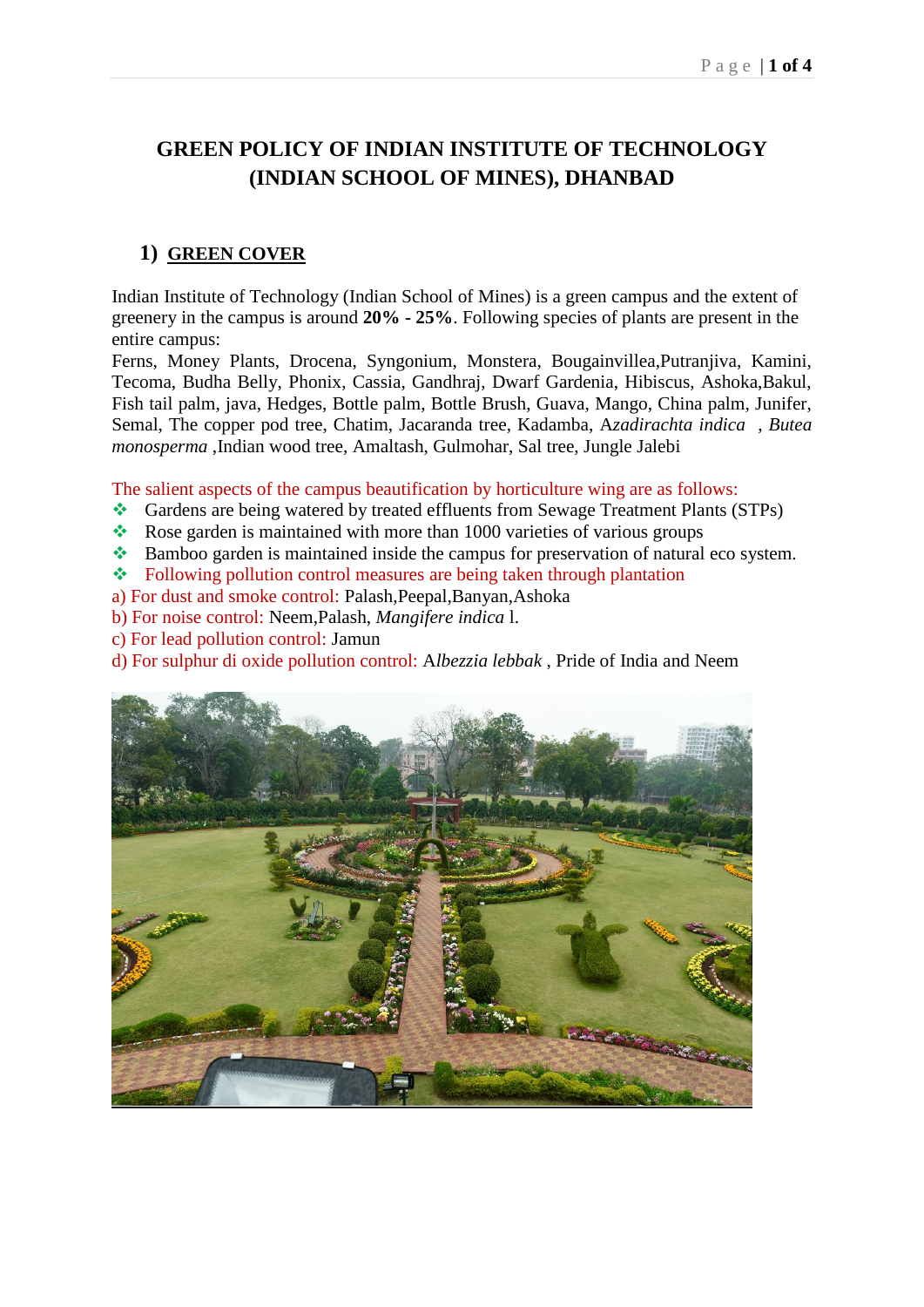Moreover cutting of trees is strictly prohibited in the campus. Environmental Advisory Committee (EAC) looks into such requests and submit their recommendations to the competent authority for emergency cases.

# **2) Water Supply**

Water supply in the entire campus is being done through water supplied by Dhanbad Municipal Corporation which caters to 60% requirement of water and 40% requirement is met through pumping the ground water through 15 bore wells and dug wells.

During summer i.e. April to July the supply of water is limited to 3 hours and during post summer i.e. August to March around 5 hours of supply is done to all the buildings in the campus. This trend is being followed from last 5 years.

## **3) STP Water for Horticulture**

Effluent from Sewage treatment plants (STPs) are being utilized for irrigating the fields and gardens at IIT(ISM) Campus. The details of all the areas irrigated by STP effluents is mentioned in Table 1.1

| S.No.                   | Place/             | Approx.         | <b>Irrigation by</b> | <b>Work Planning</b>    | <b>Remarks</b> |
|-------------------------|--------------------|-----------------|----------------------|-------------------------|----------------|
|                         | Location           | <b>Area</b>     | treated STP          | <b>Status</b>           |                |
|                         |                    |                 | water                |                         |                |
|                         |                    |                 |                      |                         |                |
| $\mathbf{1}$            | <b>OVAL</b>        | 1 ACRE          | <b>YES</b>           | Developed lawn          |                |
|                         | <b>GARDEN</b>      |                 |                      | (Carpet grass) and      |                |
|                         |                    |                 |                      | landscape with          |                |
|                         |                    |                 |                      | aesthetic look          |                |
| $\overline{2}$          | <b>UPPER</b>       | <b>SPORTS</b>   | <b>YES USED</b>      | Planation with teak     |                |
|                         | <b>GROUND</b>      | <b>SECTION</b>  | <b>BY SPORTS</b>     | and kamini<br>inside    |                |
|                         |                    |                 | <b>SECTION</b>       | wall                    |                |
| 3                       | <b>LOWER</b>       | <b>SPORTS</b>   | <b>YES USED</b>      |                         |                |
|                         | <b>GROUND</b>      | <b>SECTION</b>  | <b>BY SPORTS</b>     |                         |                |
|                         |                    |                 | <b>SECTION</b>       |                         |                |
| $\overline{\mathbf{4}}$ | <b>FRONT</b><br>IN | <b>100 SQFT</b> |                      | Decorative planation    |                |
|                         | OF ADMIN-          |                 |                      | with buddhabelly and    |                |
|                         | <b>TRIANGLE</b>    |                 |                      | gardenia                |                |
|                         | 1                  |                 |                      |                         |                |
| 5                       | <b>FRONT</b><br>IN | <b>100 SQFT</b> |                      |                         |                |
|                         | OF ADMIN-          |                 |                      |                         |                |
|                         | <b>TRIANGLE</b>    |                 |                      |                         |                |
|                         | 2                  |                 |                      |                         |                |
| 6                       | <b>RAMDHAN</b>     |                 |                      | Planted<br>Avenue<br>as | Dust resistant |
|                         | <b>CHOWK</b><br>I  |                 |                      | tree – Ashoka and       | trees          |
|                         | TO                 |                 |                      | pride of India          |                |
|                         | <b>DHAIYA</b>      |                 |                      |                         |                |
|                         | <b>GATE</b>        |                 |                      |                         |                |

## **Table 1.1 Details of the areas irrigated by STP effluents at IIT(ISM) Dhanbad**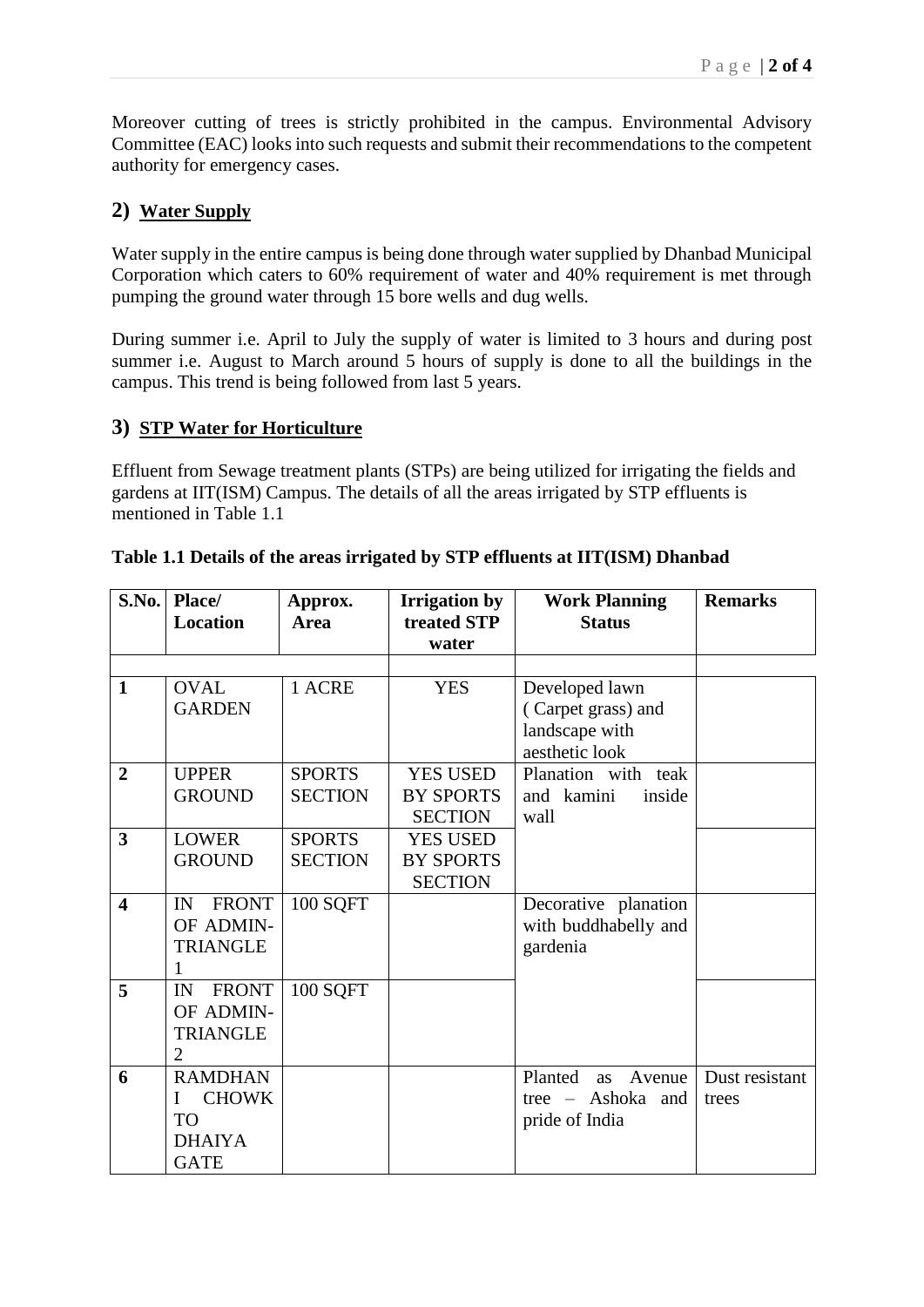| 5              | <b>TEAHERS</b>  | Proposed         | <b>PROPOSED</b> |                       | <b>Before</b>                |
|----------------|-----------------|------------------|-----------------|-----------------------|------------------------------|
|                | <b>COLONY</b>   |                  |                 |                       | monsoon                      |
|                | <b>CHILDREN</b> |                  |                 |                       | will<br>work                 |
|                | <b>PARK</b>     |                  |                 |                       | start                        |
| 6              | <b>ROSALINE</b> | <b>0.68 ACRE</b> | <b>PROPOSED</b> | Developed lawn and    | Sound                        |
|                | <b>HOSTEL</b>   |                  |                 | landscape with        | resistant                    |
|                |                 |                  |                 | aesthetic look        | plantation                   |
|                |                 |                  |                 |                       | and Air filter               |
|                |                 |                  |                 |                       | planation                    |
| $\overline{7}$ | <b>PETROLEU</b> | 5000 SQFT        | <b>NIL</b>      | Developed lawn and    | Sound                        |
|                | M DEPTT.        |                  |                 | landscape with        | resistant                    |
|                |                 |                  |                 | aesthetic look        | plantation                   |
|                |                 |                  |                 |                       | and Air filter               |
|                |                 |                  |                 |                       | planation                    |
| 8              | <b>RUBY</b>     |                  |                 | POT CULTUTRE          |                              |
|                | <b>HOSTEL</b>   |                  |                 |                       |                              |
|                | (NEW)           |                  |                 |                       |                              |
| 9              | <b>UGC</b>      | 3000.SQFT        | NIL             | Developed lawn and    | Sound                        |
|                | <b>COLONY</b>   |                  |                 | landscaped area       | resistant                    |
|                |                 |                  |                 |                       | plantation                   |
|                |                 |                  |                 |                       | and Air filter               |
|                |                 |                  |                 |                       | planation                    |
| 10             | <b>SEISMOLO</b> | 3500 SQFT        | <b>YES</b>      | Developed lawn and    | Sound                        |
|                | <b>GY</b>       |                  |                 | landscaped area       | resistant                    |
|                |                 |                  |                 |                       | plantation<br>and Air filter |
|                |                 |                  |                 |                       | planation                    |
| 11             | Amber hostel    | 1ACRE            | <b>YES</b>      | Green<br>lawn         | Air<br>filter                |
|                |                 | APPROX.          |                 | developed<br>with     | planation                    |
|                |                 |                  |                 | Cynadon dactylon      |                              |
| 12             | workshop        | 2000 SQFT        | <b>NIL</b>      | Sound resistant and   |                              |
|                |                 |                  |                 | Air filter planation  |                              |
| 13             | <b>EDC</b>      |                  | <b>NIL</b>      | Green lawn            |                              |
|                | <b>ANNEXE</b>   |                  |                 |                       |                              |
| 14             | <b>MAIN</b>     |                  | <b>YES</b>      | Decorative plantation |                              |
|                | <b>GATE</b>     |                  |                 |                       |                              |
| 15             | Academic        | $0.80$ ACRE      | $\text{NIL}$    | Developed lawn with   |                              |
|                | Complex         |                  |                 | Zoysia japonica and   |                              |
|                |                 |                  |                 | landscaped area       |                              |
| 16             | <b>ROCK</b>     |                  | <b>YES</b>      | Preserved the forest  |                              |
|                | <b>GARDEN</b>   |                  |                 | tree                  |                              |
| 17             | <b>SQUARE</b>   | 5000 SQFT        | <b>YES</b>      | Preserved the forest  |                              |
|                | <b>PARK</b>     |                  |                 | tree                  |                              |
| 18             | <b>NEW LHC</b>  | 3500 SQFT        | $\text{NIL}$    | Developed green belt  |                              |
|                |                 |                  |                 |                       |                              |
| 19             | <b>SWIMMIN</b>  |                  | <b>YES</b>      | Decorative planation  |                              |
|                | <b>G POOL</b>   |                  |                 |                       |                              |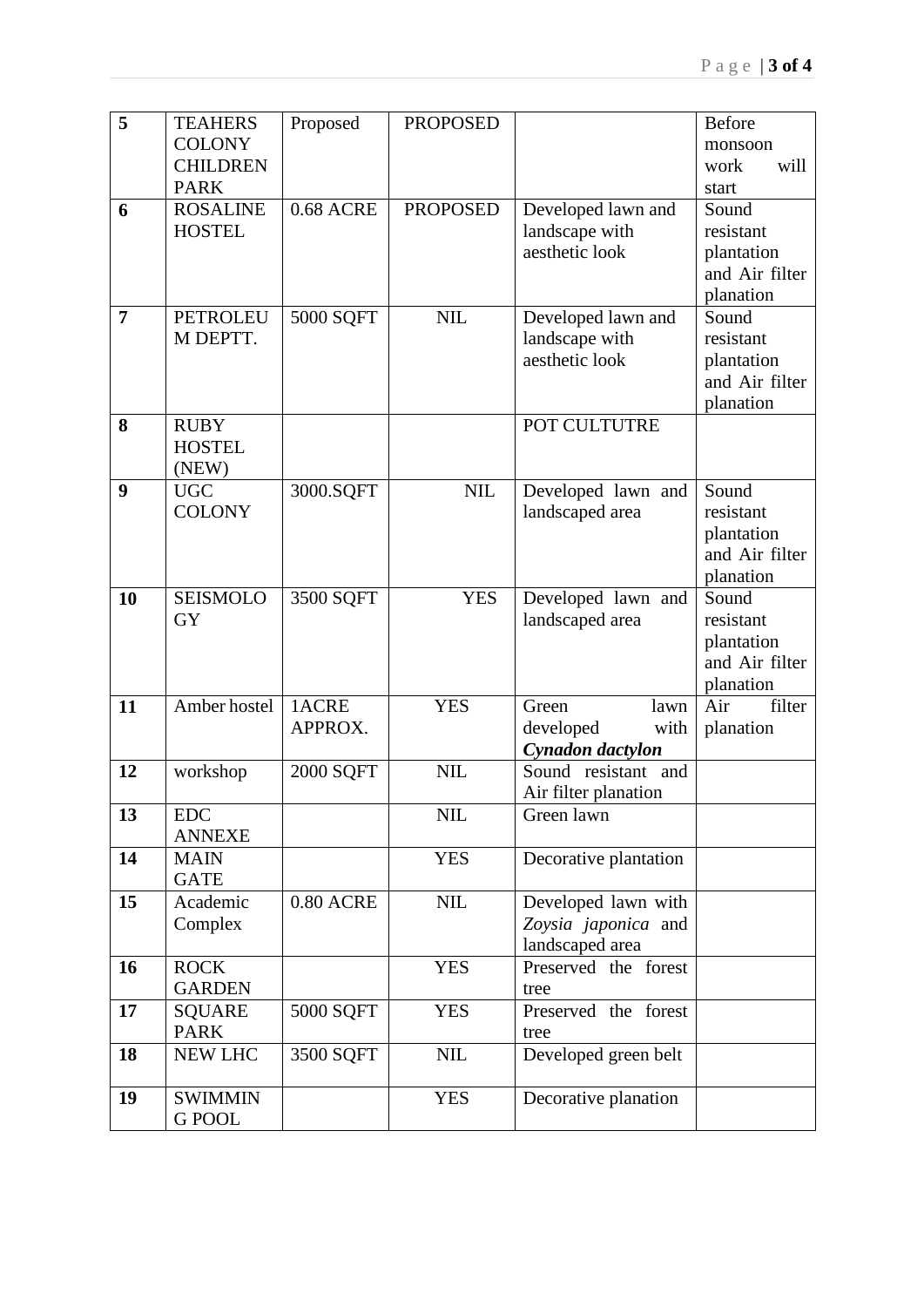| 20 | <b>NEW</b>        |                  | <b>NIL</b>  | Forest planation      |         |
|----|-------------------|------------------|-------------|-----------------------|---------|
|    | <b>TEACHERS</b>   |                  |             |                       |         |
|    | <b>COLONY</b>     |                  |             |                       |         |
| 21 | <b>SENIOR</b>     | 5000 SQFT        | <b>YES</b>  | Developed lawn and    |         |
|    | <b>ACADEMIC</b>   |                  |             | landscaped area       |         |
|    | <b>HOSTEL</b>     |                  |             |                       |         |
| 22 | <b>ADMIN</b>      | 3000 SQFT        | <b>YES</b>  | Developed garden      |         |
|    | <b>BLOCK</b>      |                  |             |                       |         |
| 23 | <b>STAFF</b>      |                  | <b>NIL</b>  |                       |         |
|    | <b>COLONY</b>     |                  |             | Forest planation      |         |
|    | <b>AND STAFF</b>  |                  |             |                       |         |
|    |                   |                  |             |                       |         |
|    | <b>CLUB</b>       |                  |             |                       |         |
| 24 | <b>SCOLOMIN</b>   | 10000            | <b>NIL</b>  | To be develop with    |         |
|    | <b>CLUB</b>       | <b>SQFT</b>      |             | Bermuda<br>grass      |         |
|    |                   |                  |             | (Green)               |         |
| 25 | ECO-              |                  | <b>NIL</b>  | Landscaping view      |         |
|    | <b>VATIKA</b>     |                  |             |                       |         |
| 26 | EMRALD,T          | <b>ACRE</b><br>1 | <b>NIL</b>  | Forest planation with |         |
|    | OPAZ, JASP        | APPROX.          |             | air filter plantation |         |
|    | <b>AR, SUPPHI</b> |                  | 1.TOPAZ-    |                       |         |
|    | RE, DIAMO         |                  | <b>YES</b>  |                       |         |
|    | ND, OPAL, I       |                  | 2.SUPPHIRE, |                       |         |
|    | <b>SM</b>         |                  | -YES        |                       |         |
|    | <b>CANTEEN</b>    |                  | 3.EMERALD   |                       |         |
|    |                   |                  | -YES        |                       |         |
| 27 | <b>SQUASH</b>     |                  | <b>NIL</b>  | Developed garden      |         |
|    | <b>COURT</b>      |                  |             |                       |         |
| 28 | <b>BEHIND</b>     | 1 ACRE           | <b>YES</b>  | To be develop garden  | Propose |
|    | <b>LOWER</b>      |                  |             | with preserve forest  |         |
|    | <b>GROUND</b>     |                  |             | planation             |         |
| 29 |                   | 2 ACRE           | <b>YES</b>  | Landscaping<br>view   |         |
|    | <b>SCOLOMIN</b>   |                  |             | with Forest planation |         |
|    | <b>HOUSE</b>      |                  |             | with air filter       |         |
| 30 | <b>CENTRAL</b>    | 1 ACRE           | <b>YES</b>  | Developed lawn and    |         |
|    | <b>LIBRARY</b>    |                  |             | landscape with        |         |
|    |                   |                  |             | aesthetic look        |         |
| 31 | <b>INFRONT</b>    | 20000            | <b>YES</b>  | Developed lawn and    |         |
|    | <b>OF</b>         | <b>SQFT</b>      |             | landscape with        |         |
|    | <b>EMERALD</b>    |                  |             | aesthetic look        |         |
| 32 | <b>INFRONT</b>    | 30000            | <b>NIL</b>  | Developed lawn and    |         |
|    | OF JASPER         | <b>SQFT</b>      |             | landscape with        |         |
|    |                   |                  |             | aesthetic look        |         |
| 33 | <b>WILD</b>       | .5 ACRE          |             | <b>BEHIND ADMIN</b>   |         |
|    | <b>AREA</b>       |                  |             | <b>BLOCK</b>          |         |
| 34 |                   | 2 ACRE           |             | <b>BAMBOO GARDEN</b>  |         |
| 35 | <b>OTHERS</b>     | 4 ACRE           |             |                       |         |
|    | <b>WILD</b>       |                  |             |                       |         |
|    |                   |                  |             |                       |         |

**4) ETP Effluents for flushing of toilets**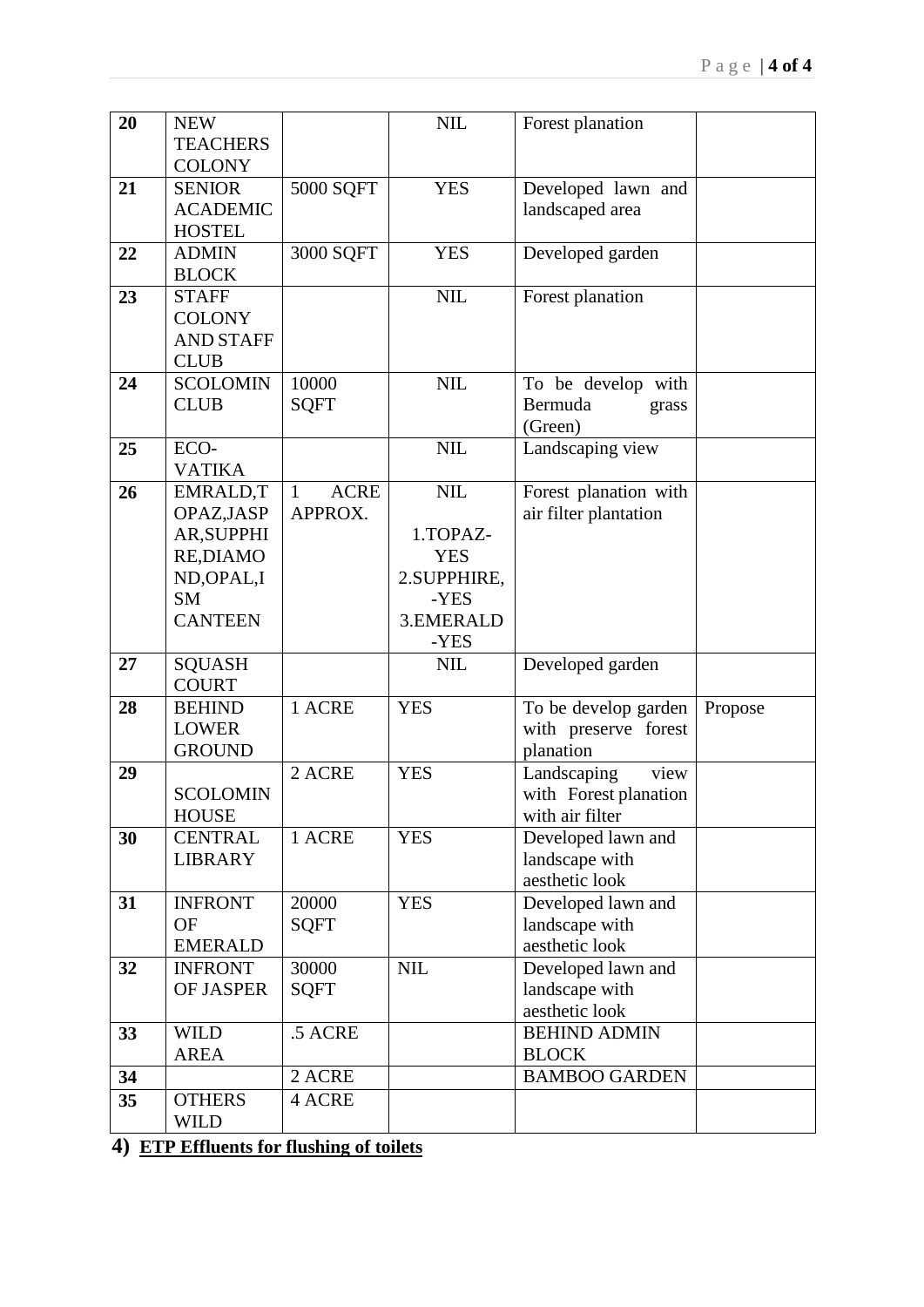| <b>TOTAL</b>   | <b>15 ACRE GREEN BELT</b> |
|----------------|---------------------------|
| A R<br>ЕA      |                           |
| <b>APPROX.</b> |                           |

40 KLD ETP is installed in Sapphire Hostel (Fig 1) as a pilot project which is treating the grey water for kitchen & bathroom. This treated water is being used for flushing of toilets. Similar ETP are proposed for entire campus area.



**Fig 1: ETP installed at Sapphire Hostel**

**5) Rain Water Harvesting**